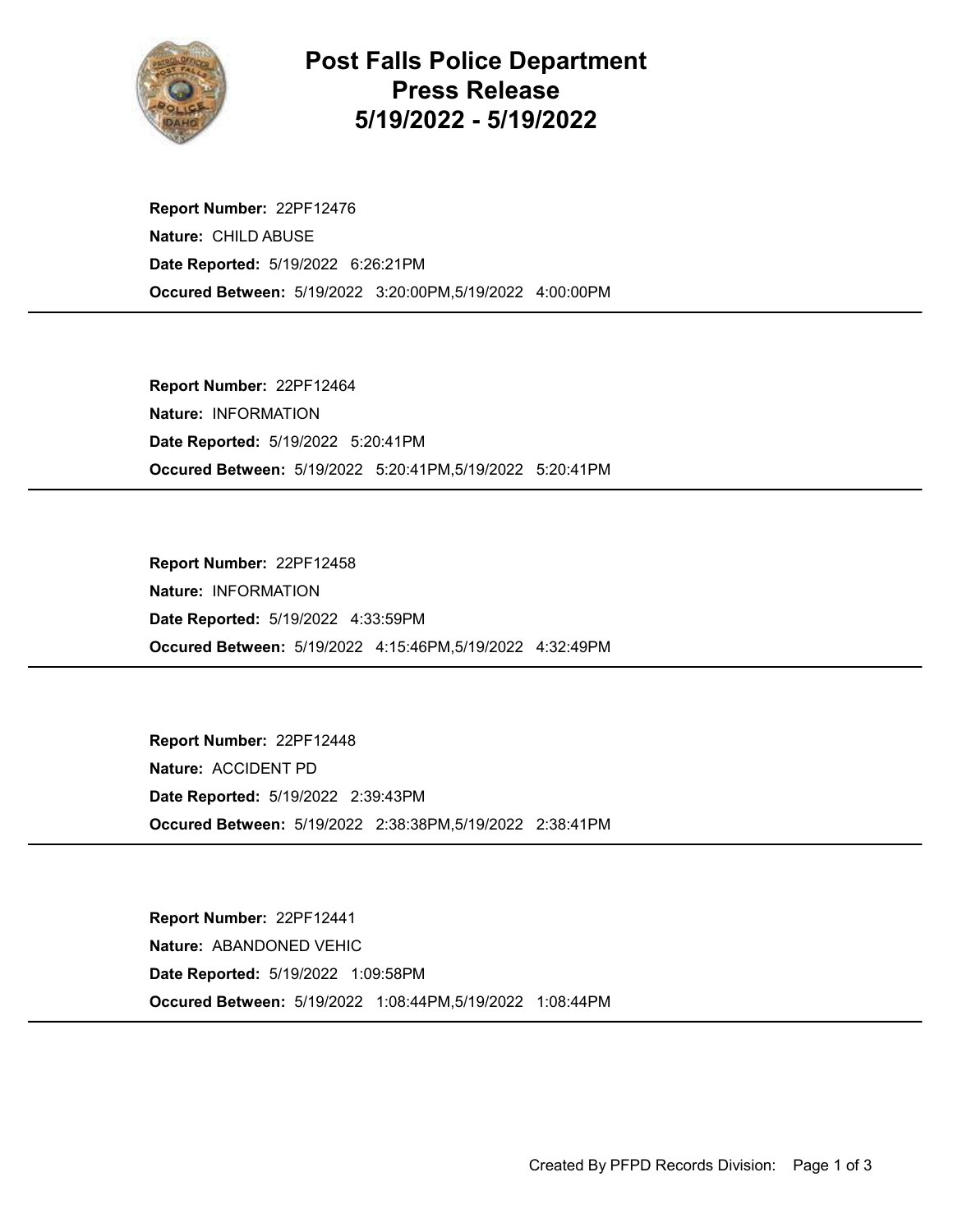Occured Between: 5/19/2022 1:03:30PM,5/19/2022 1:03:30PM Report Number: 22PF12436 Nature: TRAFFIC OFFENSE Date Reported: 5/19/2022 1:07:06PM

Occured Between: 5/19/2022 1:06:28PM,5/19/2022 1:06:28PM Report Number: 22PF12440 Nature: TRAFFIC OFFENSE Date Reported: 5/19/2022 1:07:04PM

Occured Between: 5/19/2022 1:03:25PM,5/19/2022 1:03:25PM Report Number: 22PF12437 Nature: ABANDONED VEHIC Date Reported: 5/19/2022 1:06:59PM

Occured Between: 5/19/2022 1:05:45PM,5/19/2022 1:05:45PM Report Number: 22PF12439 Nature: TRAFFIC OFFENSE Date Reported: 5/19/2022 1:06:23PM

Occured Between: 5/19/2022 1:04:53PM,5/19/2022 1:04:53PM Report Number: 22PF12438 Nature: TRAFFIC OFFENSE Date Reported: 5/19/2022 1:05:37PM

Occured Between: 5/19/2022 12:12:00PM,5/19/2022 12:12:00PM Report Number: 22PF12430 Nature: ANIMAL CONTAIN Date Reported: 5/19/2022 12:13:49PM